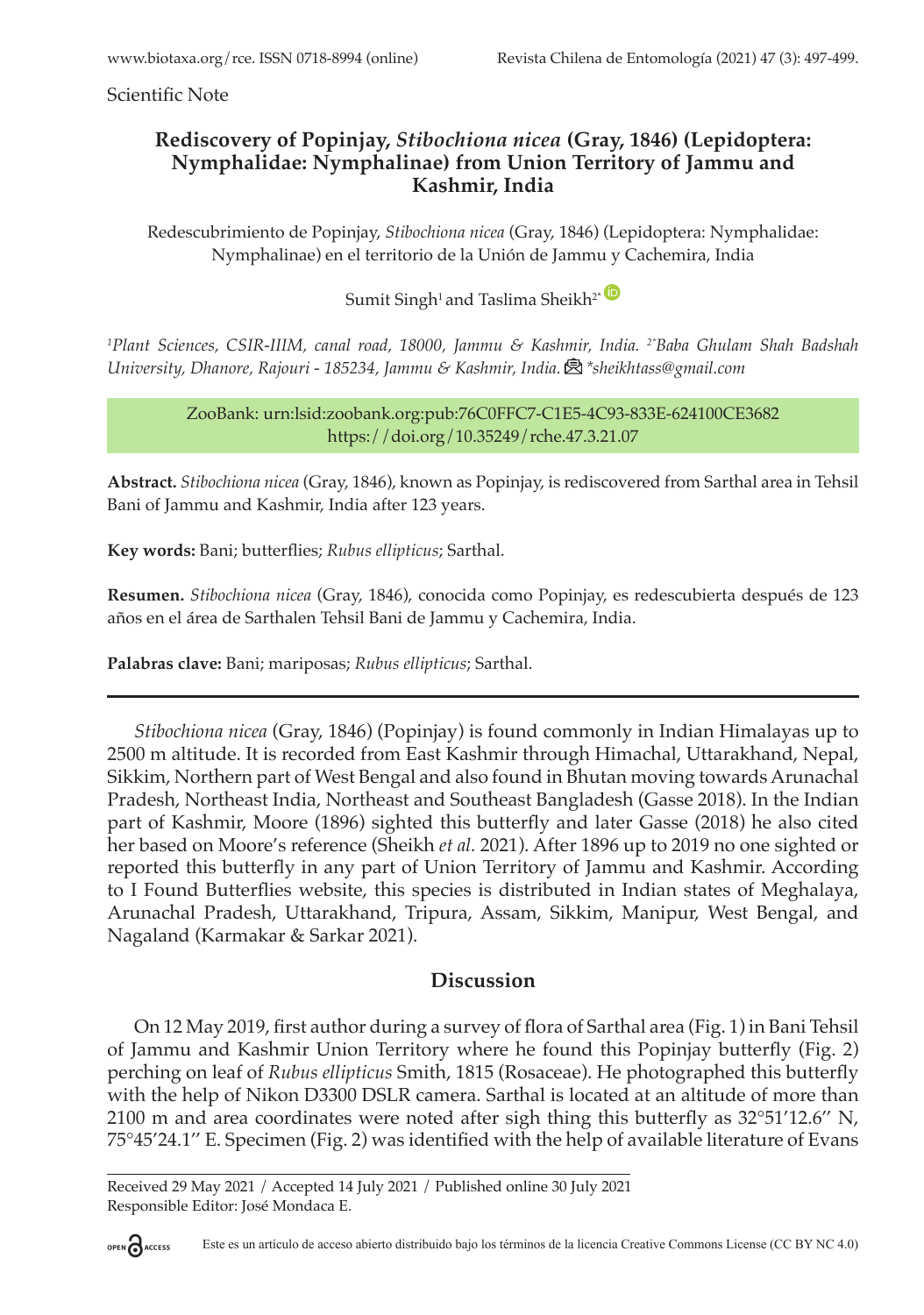(1932), Wynter-Blyth (1957), Kehimkar (2016) and Smetacek (2018). And the record was also crosschecked with previous publications of Jammu and Kashmir Himalaya (Sheikh & Parey 2019a, 2019b). The gap from 1896 to 2019 is 123 years and in between these years no one reported this species and the reason behind this long gap may be ignorance of butterfly's field in research in Jammu and Kashmir and thus, this can be easily said as rediscovery of this species for the Union Territory of Jammu and Kashmir.



**Figure 1.** Map shows Sarthal area in Jammu and Kashmir, India. Source: Google Earth. / Mapa muestra la zona de Sarthal en Jammu y Cachemira, India. Fuente: Google Earth.



**Figure 2.** *Stibochiona nicea* (Gray, 1846) Popinjay in Sarthal area in Jammu and Kashmir, India. / *Stibochiona nicea* (Gray, 1846) Popinjay en el área de Sarthal en Jammu y Cachemira, India.